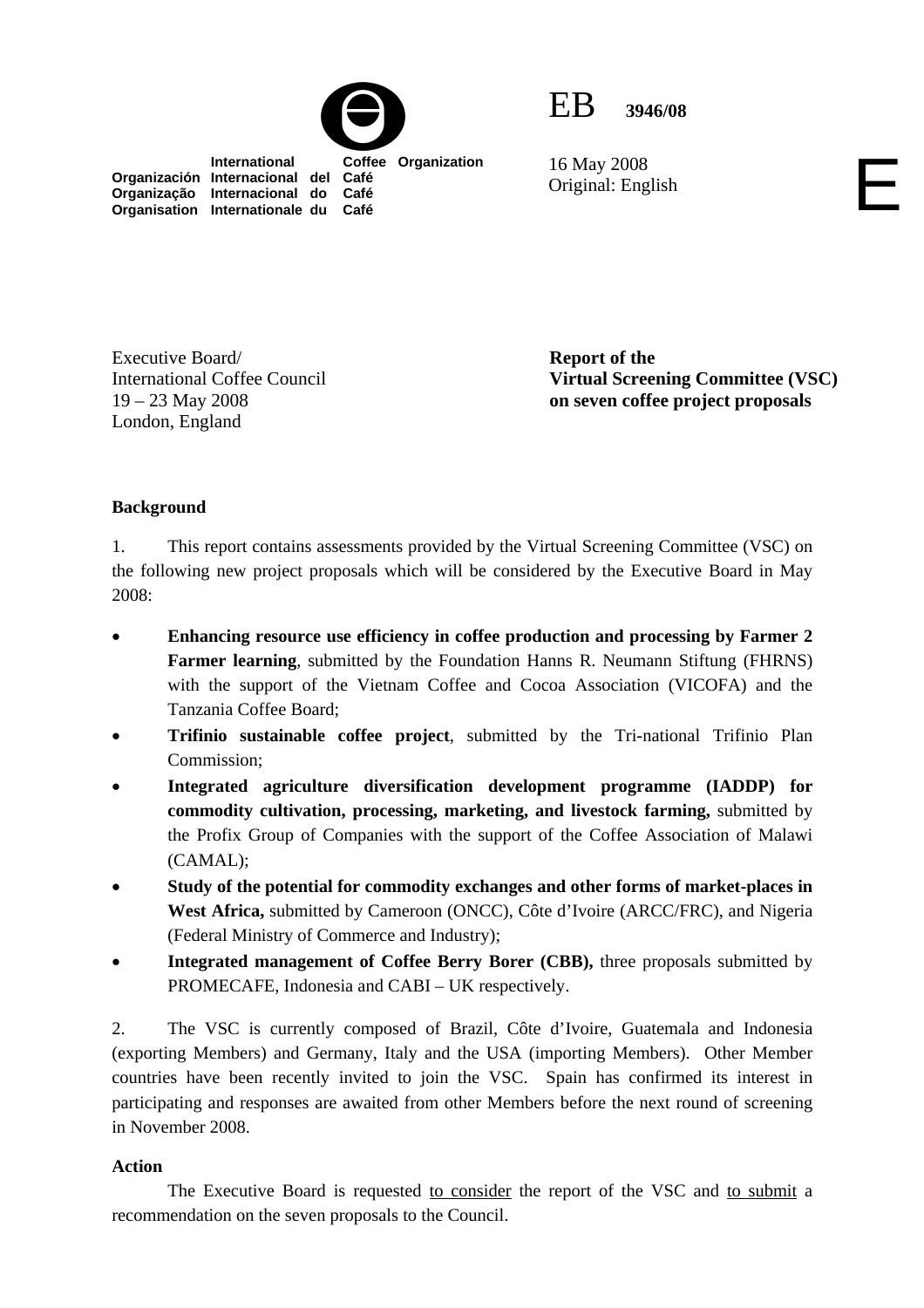#### **REPORT OF THE VIRTUAL SCREENING COMMITTEE (VSC) ON SEVEN COFFEE PROJECT PROPOSALS**

#### **Summary of VSC screening by technical area May 2008 May 2008**

**Technical area Enhancing resource use efficiency in coffee production and processing by Farmer 2 Farmer learning Trifinio sustainable coffee Project (El Salvador, Guatemala and Honduras) Integrated agriculture diversification development programme (IADDP) for commodity cultivation, processing, marketing and livestock farming Study of the potential for commodity exchanges and other forms of marketplaces in West Africa Integrated management of the Coffee Berry Borer (CBB) with a quality and sustainability component for coffeegrowing in Central America Pilot project on implementation of integrated pest management (IPM) to control the CBB in Arabica and Robusta coffee smallholdings in Indonesia Coffee Berry Borer – the need for a review of the status and knowledge of a serious coffee pest \***  Coffee sector priorities Adequate Adequate Adequate Poor Adequate Very Good Insufficient information 2008: Insufficient information 2007: Insufficient information Project planning Adequate Good Poor Insufficient information Good Insufficient information 2008: Poor 2007: Insufficient information Operational capacity of Project Executing Agency (PEA) Good Good Good Good Poor Missing information Good Insufficient information 2008: Adequate 2007: Insufficient information Sustainability Insufficient information <br>Adequate Insufficient information Adequate Adequate Adequate Missing information 2008: Poor 2007:Insufficient information Budget/cost-effectiveness Insufficient information Adequate Poor Adequate Very Good Poor 2008: Poor 2007: Poor **Overall recommendation –***Proposal should be: The VSC was split on revision or rejection* Approved Rejected *The VSC was split on revision or approval The VSC was split on revision or approval The VSC was split on revision or rejection 2008:Rejected 2007:Revised* 

**(\*)** This proposal has been considered twice by the VSC.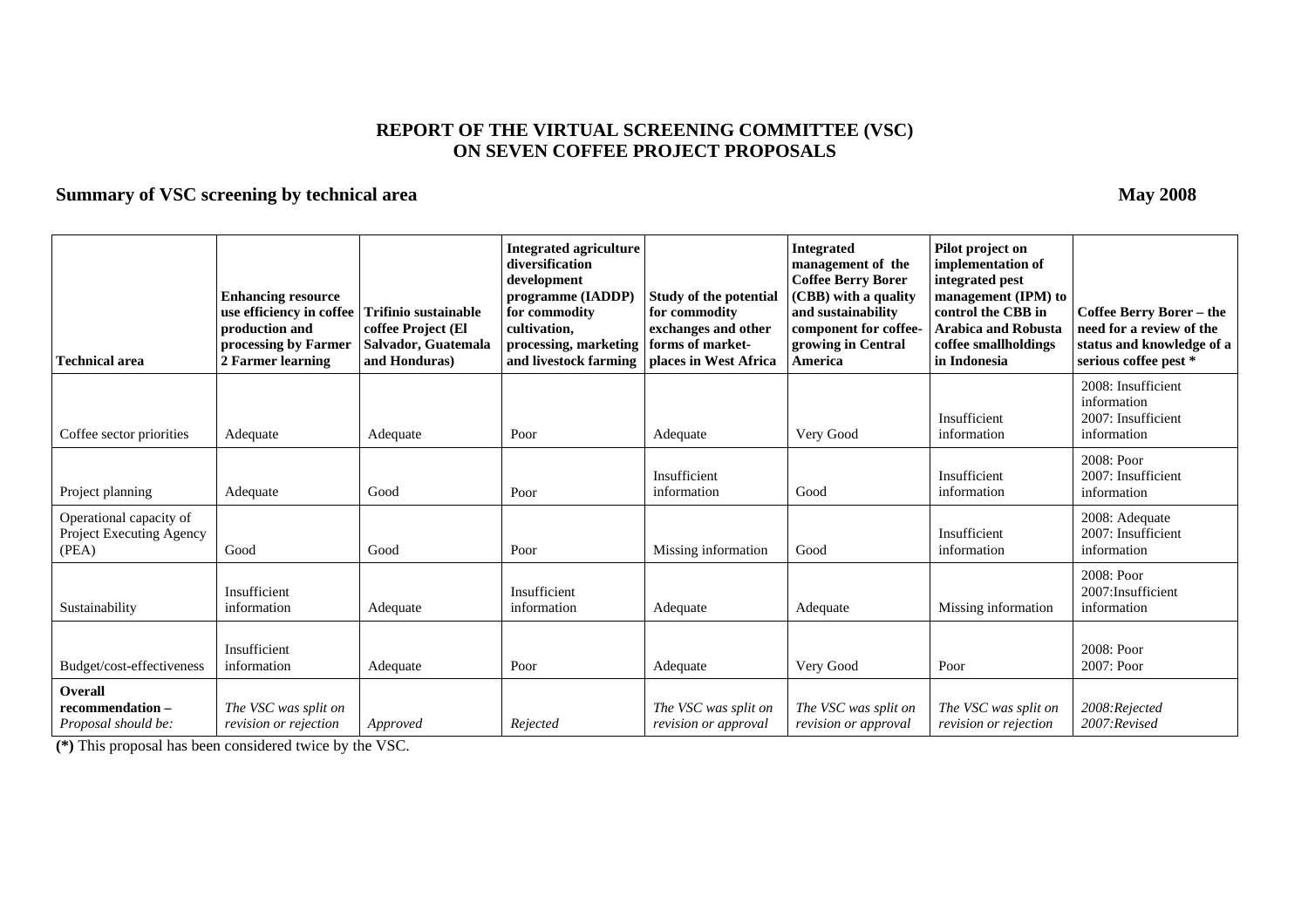**1. Enhancing resource use efficiency in coffee production and processing by Farmer 2 Farmer learning** (submitted by FHRNS) – Project outline document WP-Board 1049/08.

## **General comments:**

- (a) This project proposal aims to improve the capacity of smallholder farmers to make rational investment decisions and optimize production and processing.
- (b) The proposed Project Executing Agency (PEA) is EDE Consulting.
- (c) The Committee was split on whether to recommend the proposal for revision or rejection.

## **VSC comments and recommendations:**

- One Member pointed out that this proposal should be revised, as more detailed information on the costs and benefits of the pilot project was needed. The costs for software development were high in relation to the expected benefits and the limited number of users.
- Another Member considered the proposal to be a well conceived, clearly rationalized project with documentation which was detailed and compliant with ICO and CFC guidelines. Specific links were made to modernization and agriculture sector plans in Tanzania and Uganda. The principal output would be a software system. The premise was that learning from peers through sharing crop data (and reducing data recording and storage burden) would help bring about improved resource use. A literature review supported this premise, but this was the least convincing aspect of an otherwise structurally sound proposal.
- The proposal cites a number of risks (such as farmers' unwillingness to learn in groups, gender, education levels and computer literacy; also the unforeseen delays and cost overruns that often plague software development activities) but these are balanced with mitigation measures that appear reasonable. For example, the approach and the software already have been piloted with good results that this project would build upon; the monitoring, supervision and evaluation plans appear sound, and the organizations and staff appear well qualified. Nevertheless, the benefits to be derived from this activity, and their replication are questionable. Also, success is dependent on costly software development. This Member also cited the very limited counterpart funding the applicants are committing to the effort.

## **Additional comments:**

• Additional co-financing should be sought for software development.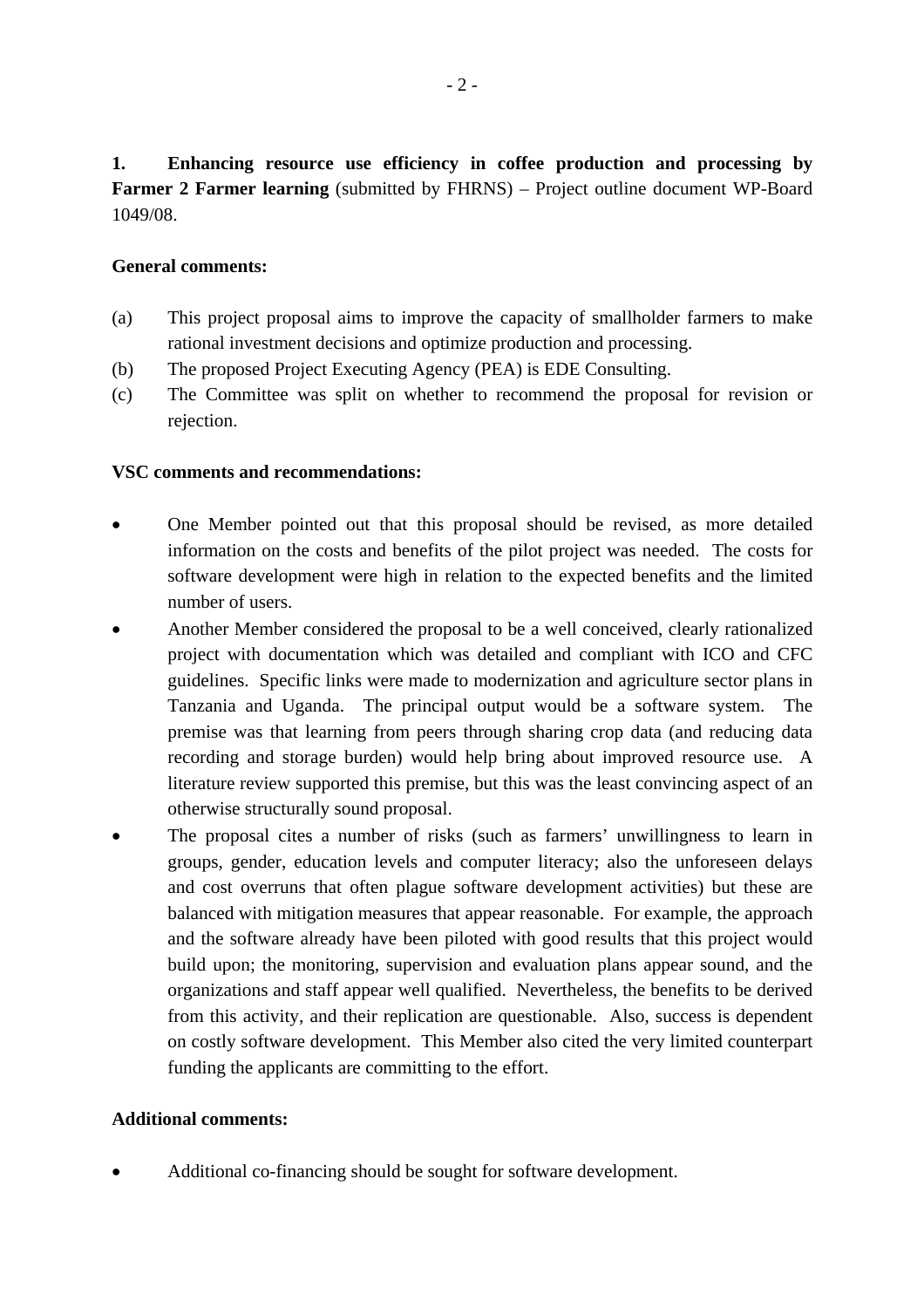There is limited information on the number of farmers deriving benefits from the use of the software programme.

| <b>Overall recommendation:</b> | The Committee was split on whether to recommend revision or<br>rejection of the proposal submitted by FHRNS |
|--------------------------------|-------------------------------------------------------------------------------------------------------------|
| Screening by technical area    | Scoring:                                                                                                    |
| Coffee sector priorities       | Adequate                                                                                                    |
| Project planning               | Adequate                                                                                                    |
| Operational capacity of PEA    | Good                                                                                                        |
| Sustainability                 | Insufficient information                                                                                    |
| Budget/cost-effectiveness      | Insufficient information                                                                                    |

**2. Trifinio sustainable coffee project (El Salvador, Guatemala and Honduras)**, submitted by the Tri-national Trifinio Plan Commission (CTPT) **–** Project outline document WP-Board 1047/08.

## **General comments:**

- (a) The main aim of the project proposal is to strengthen social and economic development in the Trifinio region through sustainable coffee farming, by developing production and marketing of high-quality coffee in an environmentally responsible, socially equitable and economically viable manner.
- (b) The proposed PEA is the Tri-national Trifinio Plan Commission.
- (c) The proposal should be approved.

## **VSC comments and recommendations:**

- This proposal was considered suitable for approval and submission to the CFC.
- One Member noted that its objective and purpose were aligned with ICO and CFC priorities. Activities in the proposal contributed to the achievement of goals in a Trinational plan for integrated and balanced development in areas of the three countries.

# **Additional comments:**

The partners in the project appear to be experienced (CTPT, Tropical Agricultural Research and Higher Education Centre (CATIE), FHRNS) and committed, as demonstrated by the robust counterpart funds (roughly half of total project costs) they are contributing.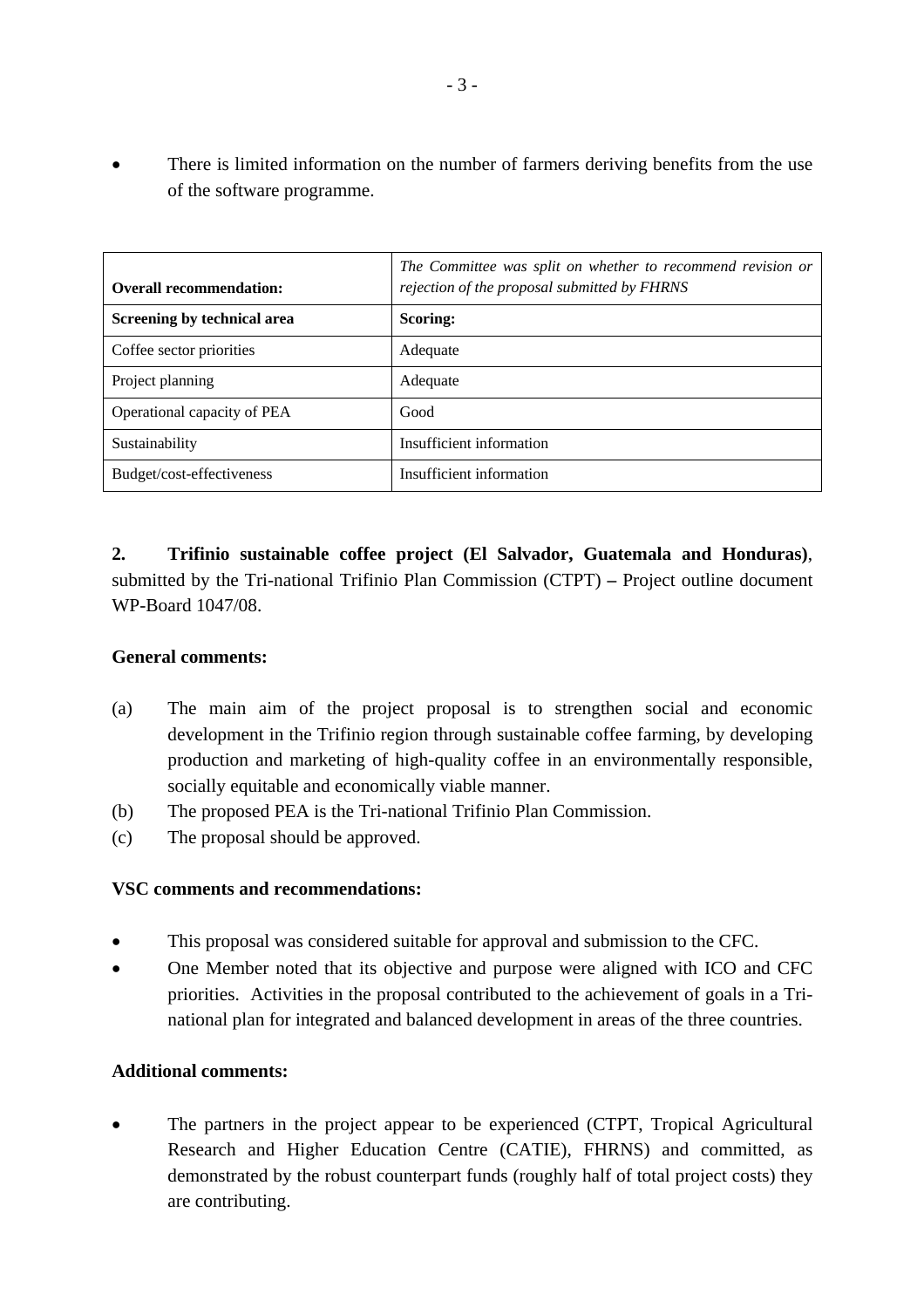- The structure and content of the proposal include almost all the required elements and discussions called for in the guidelines, including evaluation.
- The expected results appear reasonable and in line with the costs.

| <b>Overall recommendation:</b> | The proposal submitted by the CTPT should be approved |
|--------------------------------|-------------------------------------------------------|
| Screening by technical area    | Scoring:                                              |
| Coffee sector priorities       | Adequate                                              |
| Project planning               | Good                                                  |
| Operational capacity of PEA    | Good                                                  |
| Sustainability                 | Adequate                                              |
| Budget/cost-effectiveness      | Adequate                                              |

**3. Integrated agriculture diversification development programme (IADDP) for commodity cultivation, processing, marketing, and livestock farming,** submitted by the Profix Group of Companies with the support of the Coffee Association of Malawi (CAMAL) **–** Project outline document WP-Board 1048/08.

## **General comments:**

- (a) This proposal is to address a number of identified poverty alleviation concerns that can contribute to the attainment of the Millennium Development Goals (MDGs) in Malawi. In particular it contemplates an integration strategy to be achieved by developing a single common place for operations with common equipment, infrastructure and facilities, in a specific geographical area, for a specific community, with a representative, mutual, collective, and collaborative focus, with customary and traditional community representation, through the partnership with the traditional authority and his chiefs.
- (b) The proposed PEA is Profix Financial Strategies/Profix Group.
- (c) The Committee recommended the proposal should be rejected.

## **VSC comments and recommendations:**

• One Member considered that the proposal was not suitable for submission to the CFC and recommended that the Profix Group should look for capital from commercial banks, agricultural development banks, or institutes that provide equity.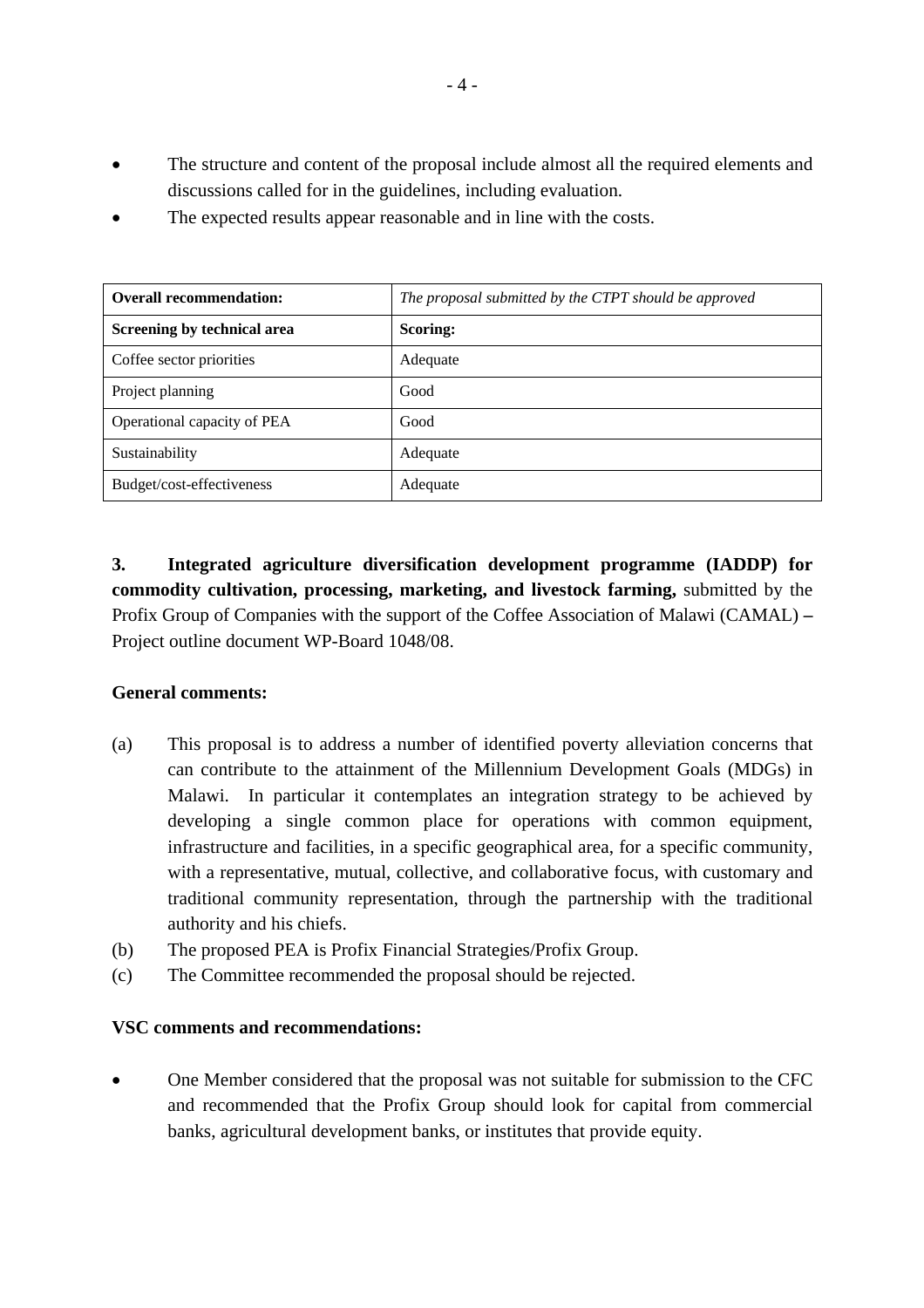- Another Member, while noting that the proposal was interesting, well-conceived and in general adequately prepared, also pointed out the following:
	- i) This is a massive high-risk undertaking to establish a large, diversified commercial farming operation. There does not appear to be an adequate risk mitigation strategy.
	- ii) Given the overwhelming commercial nature and tenuous links to local beneficiaries, commercial funding sources might be more appropriate for this proposal. A varied group of donors to spread the risks might be in order;
	- iii) Concerning beneficiaries, the returns to them appear to be in the form of income derived from contract labour and training. Opportunities for smallholder entrepreneurship are not indicated. The proposal does not appear to be a venture to promote Malawians in the coffee sector.
	- iv) The outcomes do not appear realistic in the three-year time frame.

## **Additional comments:**

- The proposal does not indicate in sufficient detail, whether and in which way the community of about 3,000 households will benefit from the project (as land owners, tenants or agricultural workers?).
- Most of the budget is for machinery and equipment costs.

| <b>Overall recommendation:</b> | The Committee recommended the proposal submitted by the<br>Profix Group should be rejected |
|--------------------------------|--------------------------------------------------------------------------------------------|
| Screening by technical area    | Scoring:                                                                                   |
| Coffee sector priorities       | Poor                                                                                       |
| Project planning               | Poor                                                                                       |
| Operational capacity of PEA    | Poor                                                                                       |
| Sustainability                 | Insufficient information                                                                   |
| Budget/cost-effectiveness      | Poor                                                                                       |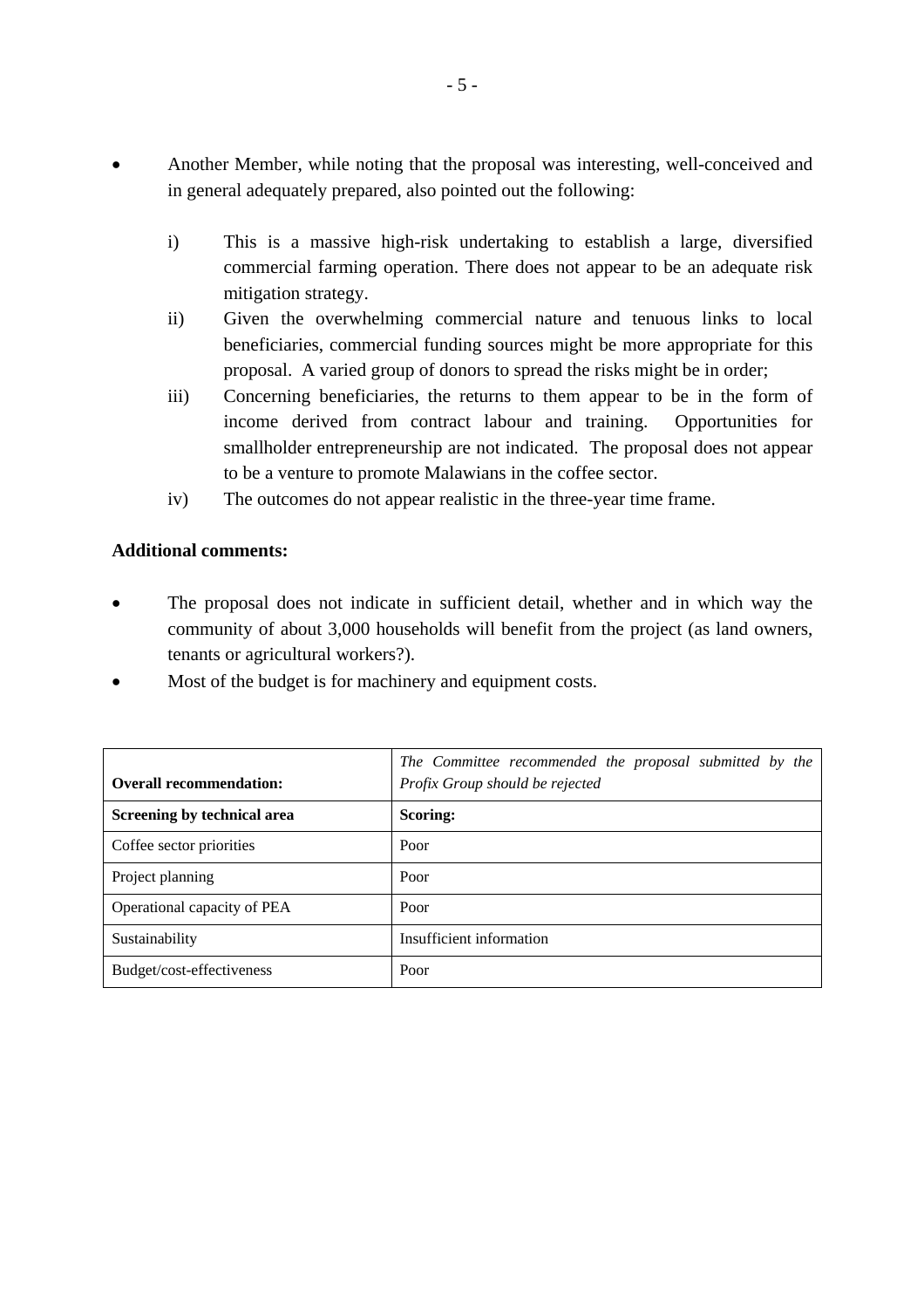**4. Study of the potential for commodity exchanges and other forms of marketplaces in West Africa,** submitted by Cameroon, Côte d'Ivoire, Ghana and Nigeria **–** Project outline document WP-Board 1050/08.

## **General comments:**

- (a) This "Fast Track" project proposal aims to improve commodity marketing systems through the promotion of commodity exchanges in West Africa.
- (b) The proposed PEA is still to be determined.
- (c) The Committee was split on whether to recommend this proposal for revision or approval.

- Three Members considered that the proposal should be revised while another Member considered that it should be approved.
- One Member noted that the proposal was straightforward and that the objective was aligned with sector priorities. However, due to the incompleteness of the proposal the information provided was not sufficient. For example, the logical framework was not complete.
- Another Member found that the proposal needed to be developed in more detail, as most of the relevant information was still missing.

| <b>Overall recommendation:</b> | The Committee was split on whether to recommend revision or<br>approval of the proposal submitted by Côte d'Ivoire |
|--------------------------------|--------------------------------------------------------------------------------------------------------------------|
| Screening by technical area    | Scoring:                                                                                                           |
| Coffee sector priorities       | Adequate                                                                                                           |
| Project planning               | Insufficient information                                                                                           |
| Operational capacity of PEA    | Missing information                                                                                                |
| Sustainability                 | Adequate                                                                                                           |
| Budget/cost-effectiveness      | Adequate                                                                                                           |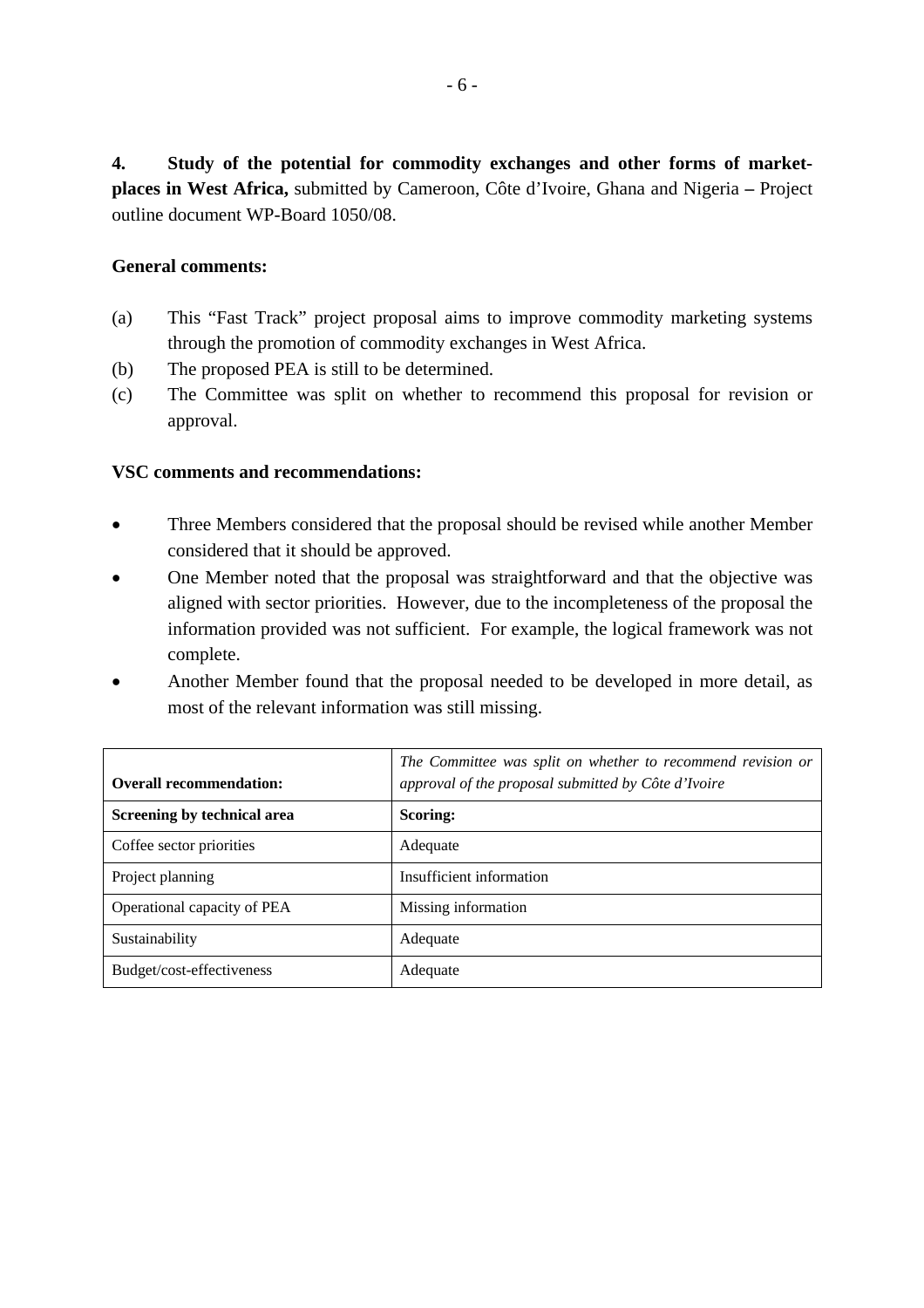**5 (a) Integrated management of CBB with a quality and sustainability component for coffee-growing in Central America,** submitted by PROMECAFE **–** Project outline document WP-Board 1051/08.

## **General comments:**

- (a) This project aims to reduce CBB populations and prevent further outbreaks of this pest in the coffee-producing areas of PROMECAFE member countries, at manageable levels below the threshold of economic damage, prioritizing biological and ethological control.
- (b) The proposed PEA is PROMECAFE.
- (c) The Committee was split on whether to recommend the proposal for revision or approval.

- One Member noted that this was a well conceived project with sound design that would foster regional cooperation to address a common problem. The project would have broad regional impact as it involved Costa Rica, the Dominican Republic, El Salvador, Guatemala, Honduras, Jamaica, Mexico and Panama. Activities were sharply focused on achieving the objectives. The coffee associations in each country were well established and were participating in a serious way. If a worldwide Congress were to be established to address CBB, the PROMECAFE group would be well positioned to contribute in meaningful ways with results from several countries in an important geographic region.
- Another Member noted, however, that the costs of this proposal seemed to be on the high side, given the fact that there had previously been a large-scale project in the region. It appeared from the CABI proposal (see document WP-Board 1051/08) that most of the technical features of CBB control were known. There seemed to be a problem of adoption by farmers caused by their socio-economic conditions, and institutional barriers in the coffee sector as a whole. It was not clear from the document how these constraints would be addressed and which lessons had been drawn from the results of the previous project. These problems would be better tackled at a national level as institutional conditions varied significantly (e.g. government policies, organization of extension services etc.).

| <b>Overall recommendation:</b> | The Committee was split on whether to recommend the proposal<br>submitted by PROMECAFE for revision approval |
|--------------------------------|--------------------------------------------------------------------------------------------------------------|
| Screening by technical area    | Scoring:                                                                                                     |
| Coffee sector priorities       | Very Good                                                                                                    |
| Project planning               | Good                                                                                                         |
| Operational capacity of PEA    | Good                                                                                                         |
| Sustainability                 | Adequate                                                                                                     |
| Budget/cost-effectiveness      | Very Good                                                                                                    |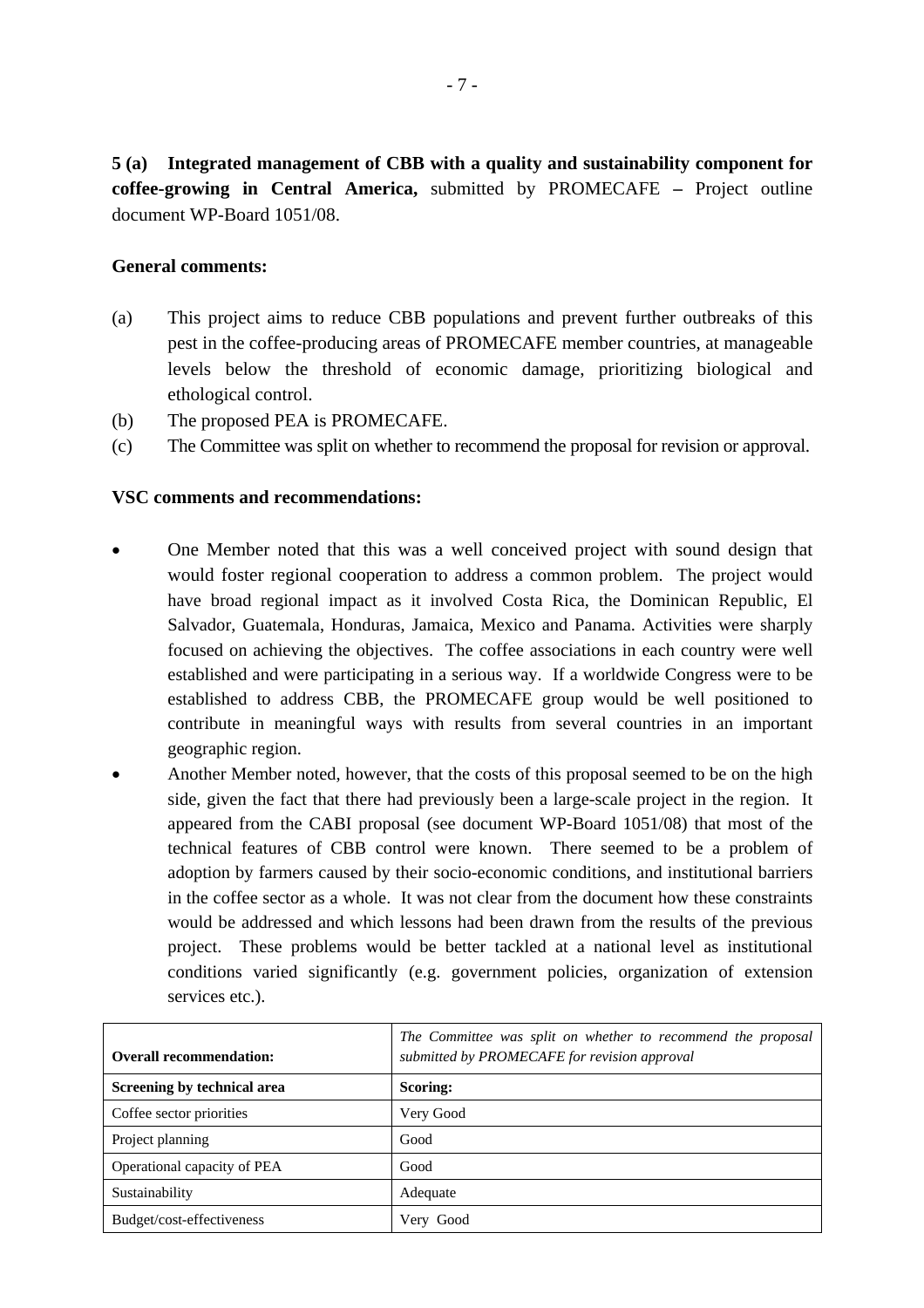**5 (b) Pilot project on implementation of the integrated pest management (IPM) to control CBB in Arabica and Robusta coffee smallholdings in Indonesia,** submitted by the Government of Indonesia **–** Project outline document WP-Board 1051/08.

## **General comments:**

- (a) The aim of this proposal is to establish a model for the application of IPM for CBB control on Arabica and Robusta coffees at farm level. The model is expected to be adopted by coffee farmers on a large-scale in order to minimize the impact of CBB attack.
- (b) The proposed PEA is the Indonesian Coffee and Cocoa Research Institute (ICCRI) of the Ministry of Agriculture (AARD).
- (c) The Committee was split on whether to recommend the proposal for revision or rejection.

- One Member mentioned that this proposal looked promising but needed to be developed in more detail.
- Another Member noted that much was known about the extent of the CBB problem in Indonesia **–** the rate at which it was spreading, the geographic areas of concern and the impact on coffee production. The project strategy (IPM approaches and farmer education via field schools) appeared to be well reasoned. However, the budget for the first year appeared excessive given the extent of existing knowledge indicated in the proposal. As the IPM model and field schools constituted the key outputs, it was surprising that the indicated budget was so robust.

| <b>Overall recommendation:</b> | The Committee was split on whether to recommend the proposal<br>submitted by Indonesia for revision or rejection |
|--------------------------------|------------------------------------------------------------------------------------------------------------------|
| Screening by technical area    | Scoring:                                                                                                         |
| Coffee sector priorities       | Insufficient information                                                                                         |
| Project planning               | Insufficient information                                                                                         |
| Operational capacity of PEA    | Insufficient information                                                                                         |
| Sustainability                 | Missing Information                                                                                              |
| Budget/cost-effectiveness      | Poor                                                                                                             |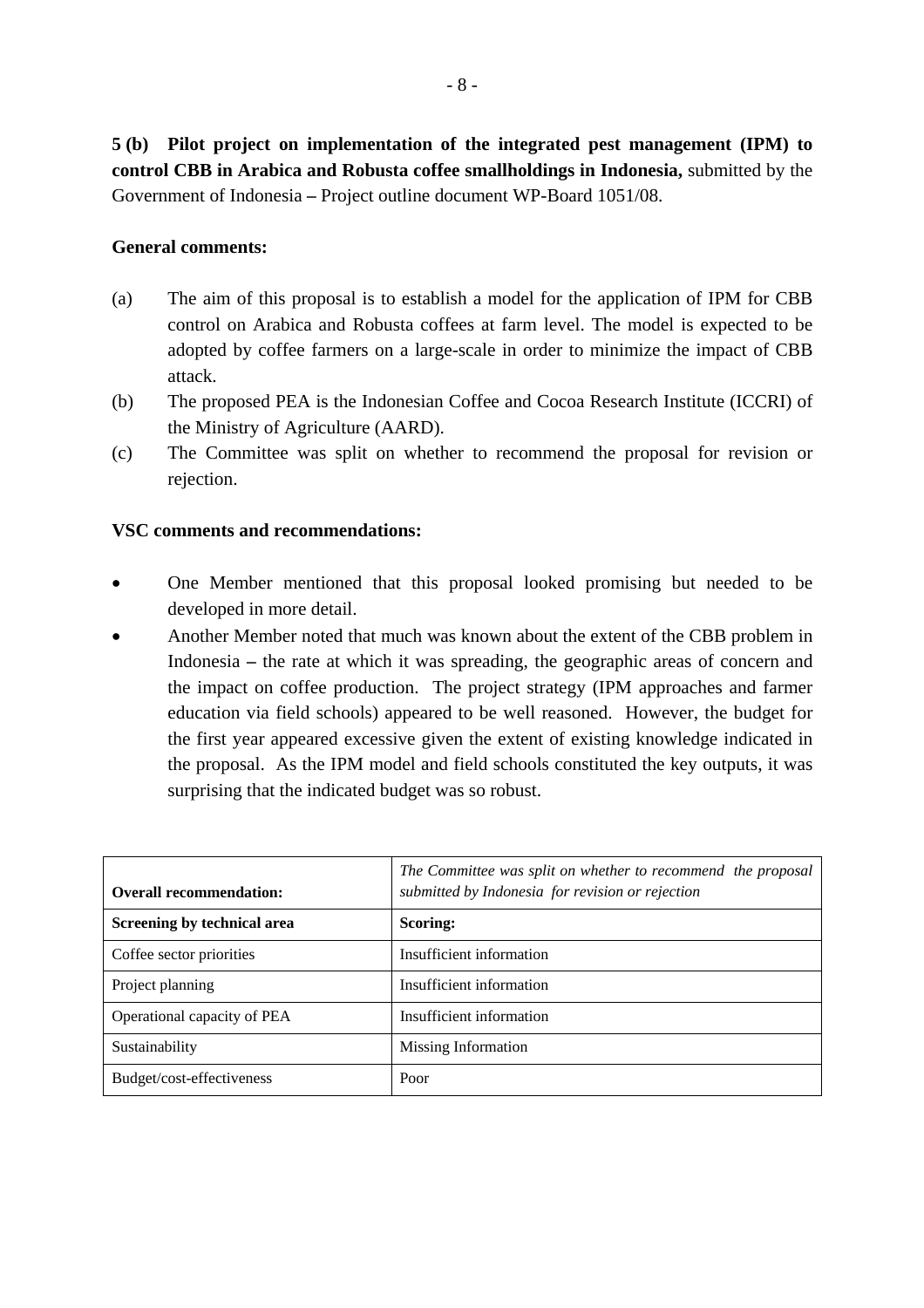**5 (c) Coffee Berry Borer – the need for a review of the status and knowledge of a serious coffee pest,** submitted by CABI **–** UK, project outline documents WP-Board 1037/07 and WP-Board 1051/08.

## **General comments:**

- (a) This is a proposal for a comprehensive review of the pest status of the Coffee Berry Borer (CBB) including an ICO workshop with expert inputs from the most affected countries.
- (b) The proposed PEA is CABI UK.
- (c) This is the second time that this proposal has been considered by the VSC. On the first occasion, in September 2007, the VSC recommended that the proposal should be revised. At that time, the Executive Board decided that this proposal should be revised in collaboration with Indonesia, and noted that other Members interested in participating in the project should contact the Executive Director. On the second occasion in May 2008, the Committee recommended that the proposal should be rejected taking into consideration the following comments and recommendations.

- One Member noted that the concept note proposal submitted in September 2007 had not yet been revised, making it difficult to recommend whether it should merged with other proposals submitted to control the CBB. It was also assumed, however, that CABI would be better placed to take the lead.
- Another noted that addressing CBB was clearly important to the coffee sector. However, modifications to the initial proposal did not shed additional light on how the proposed interventions represented advancement towards a sustained and enduring effort to address CBB. The basis of the proposal was that adverse market conditions had resulted in reduced attention to the kind of research and extension on CBB needed to stay ahead of the pest; there were unspecified difficulties to resolve economic, social and environmental issues in some countries; and therefore an intervention to update the knowledge on CBB was now needed. A 'state-of-the art knowledge' exercise might be worthwhile; however this might be accomplished in a more cost-effective way by a desktop review. A compelling case for the importance or necessity of workshops was not made. Addressing the CBB merited attention, but this proposal did not make a sufficient case as to how the workshops would advance the knowledge.
- Another Member did not recommend the present project for submission to the CFC, considering that there were better proposals on the CBB.